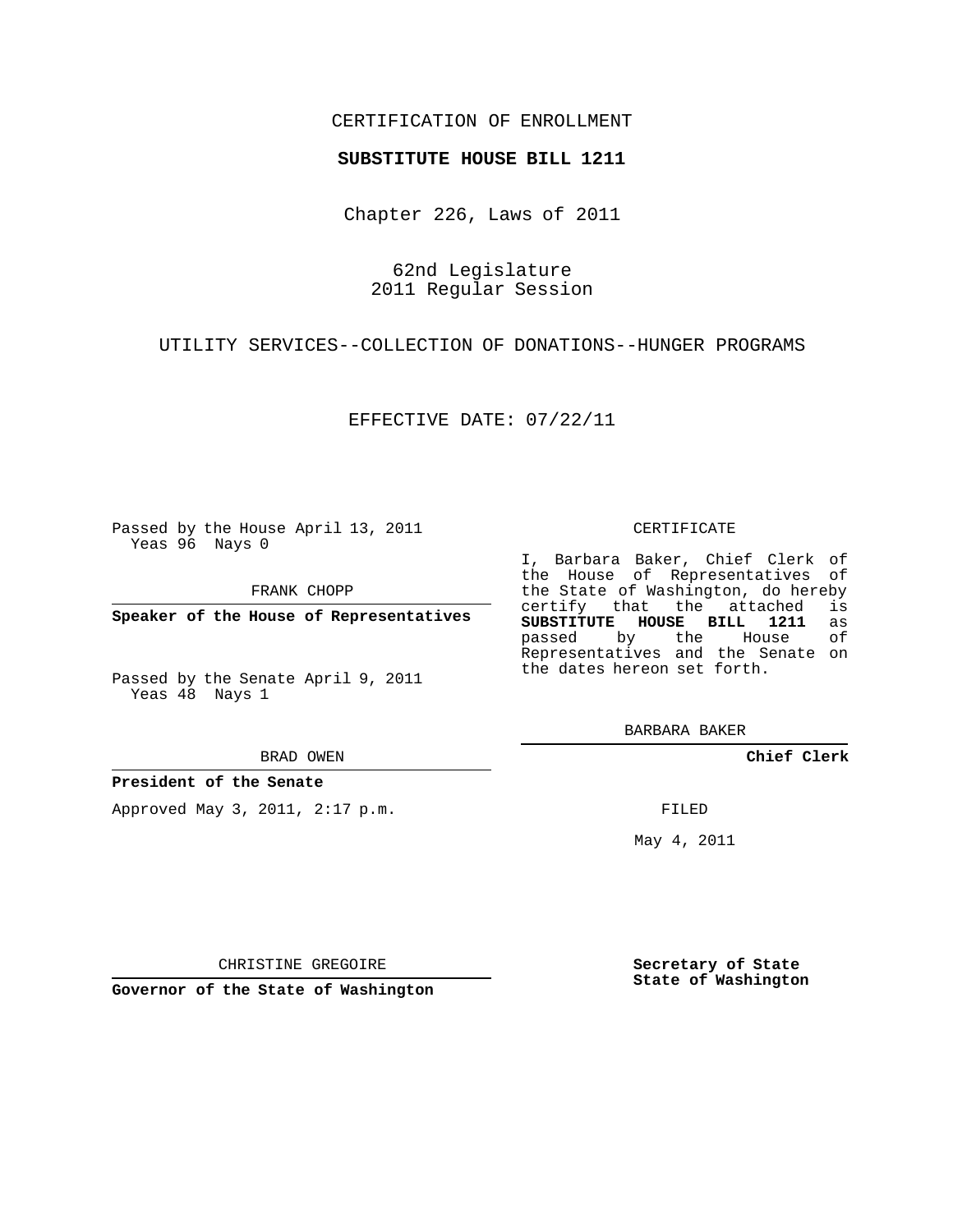# **SUBSTITUTE HOUSE BILL 1211** \_\_\_\_\_\_\_\_\_\_\_\_\_\_\_\_\_\_\_\_\_\_\_\_\_\_\_\_\_\_\_\_\_\_\_\_\_\_\_\_\_\_\_\_\_

\_\_\_\_\_\_\_\_\_\_\_\_\_\_\_\_\_\_\_\_\_\_\_\_\_\_\_\_\_\_\_\_\_\_\_\_\_\_\_\_\_\_\_\_\_

### AS AMENDED BY THE SENATE

Passed Legislature - 2011 Regular Session

## **State of Washington 62nd Legislature 2011 Regular Session**

**By** House Technology, Energy & Communications (originally sponsored by Representatives Rivers, Blake, Takko, Kretz, Van De Wege, Liias, Klippert, Smith, Chandler, Nealey, Fitzgibbon, Warnick, Moeller, Harris, and Condotta)

READ FIRST TIME 02/09/11.

 1 AN ACT Relating to utility donations to hunger programs; adding a 2 new section to chapter 54.16 RCW; adding a new section to chapter 35.92 3 RCW; and adding a new section to chapter 35A.80 RCW.

4 BE IT ENACTED BY THE LEGISLATURE OF THE STATE OF WASHINGTON:

 5 NEW SECTION. **Sec. 1.** A new section is added to chapter 54.16 RCW 6 to read as follows:

 7 (1) Public utility districts may request voluntary donations from 8 their customers for the purpose of supporting hunger programs.

 9 (2) Voluntary donations collected by public utility districts under 10 this section must be used by the public utility district to support the 11 maintenance and operation of hunger programs.

12 (3) Donations received under this section do not contribute to the 13 gross income of a light and power business or gas distribution business 14 under chapter 82.16 RCW.

15 (4) Nothing in this section precludes a public utility district 16 from requesting voluntary donations to support other programs.

17 NEW SECTION. **Sec. 2.** A new section is added to chapter 35.92 RCW 18 to read as follows: